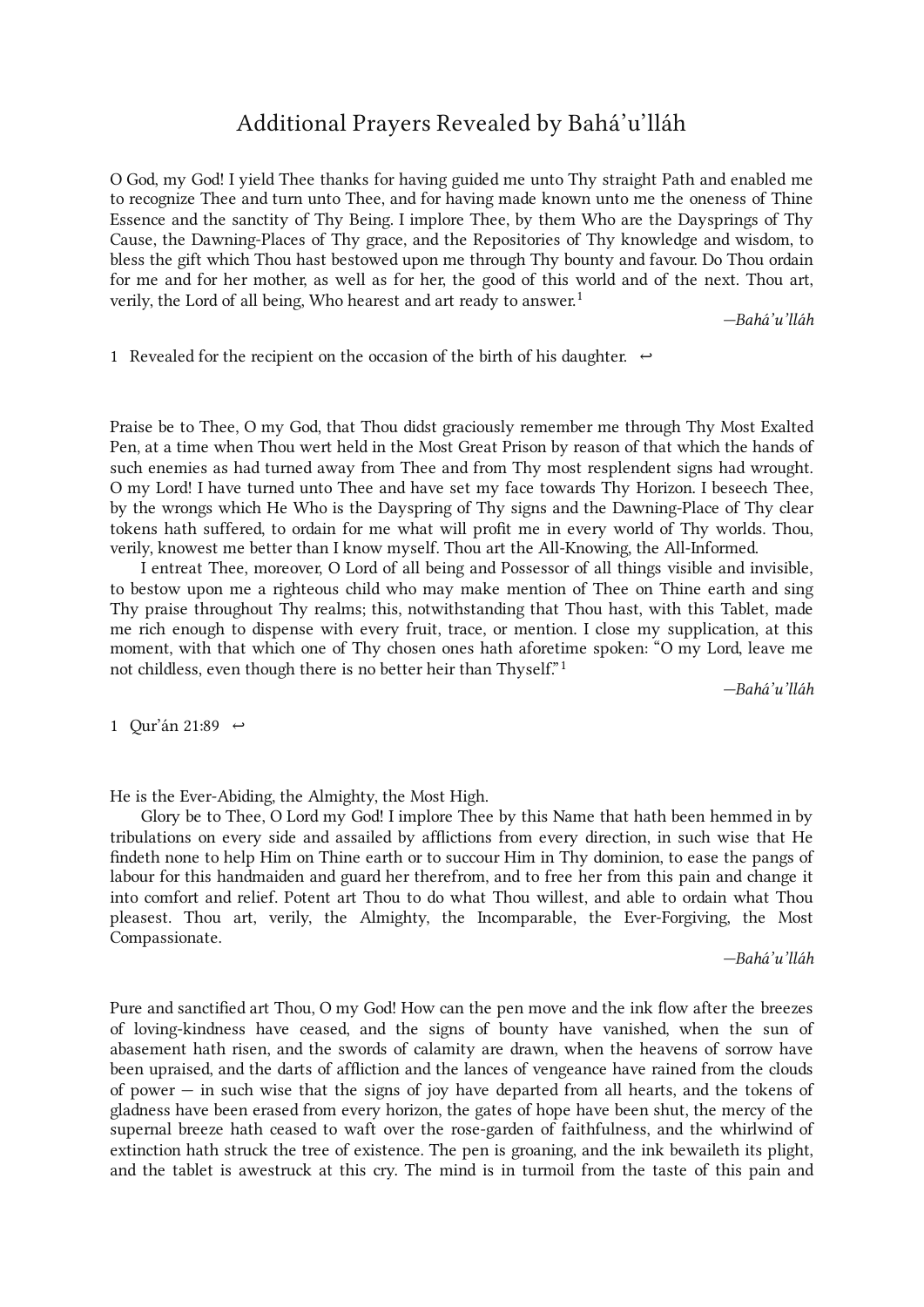sorrow, and the divine Nightingale calleth: "Alas! Alas! for all that hath been made to appear." And this, O my God, is from naught but Thy hidden bounties.

—Bahá'u'lláh

O Thou Who holdest within Thy grasp the Kingdom of names and the Empire of all things, Thou seest how I have become a stranger from my land on account of my love for Thee. I beg of Thee, by the beauty of Thy countenance, to make my remoteness from home a means whereby Thy servants may be drawn nigh unto the Fountain-head of Thy Cause and the Dayspring of Thy Revelation. O God, I call on Thee with a tongue that hath spoken no word of disobedience against Thee, imploring Thee, by Thy sovereignty and might, to keep me safe in the shelter of Thy mercy and to grant me strength to serve Thee and to serve my father and mother. Thou, verily, art the Almighty, the Help in Peril, the Self-Subsisting.

—Bahá'u'lláh

## In the Name of our Lord, the Most Holy, the Most Great, the Exalted, the Most Glorious!

O God, my God! Thou seest how Thy servant hath set his face towards Thee and desired to be honoured by performing that whereunto he hath been bidden in Thy Book. Do Thou ordain for him through Thy Most Exalted Pen that which shall draw him nigh unto the Most Sublime Summit. Thou, verily, art the Educator of the world and the Lord of the nations, and Thou, verily, art the Potent, the All-Subduing, the Almighty.

—Bahá'u'lláh

O God, my God! Glory be to Thee for having guided me unto the horizon of Thy Revelation, illumined me with the splendours of the light of Thy grace and mercy, caused me to speak forth Thy praise, and given me to behold that which hath been revealed by Thy Pen.

I beseech Thee, O Thou the Lord of the kingdom of names and Fashioner of earth and heaven, by the rustling of the Divine Lote-Tree and by Thy most sweet utterance which hath enraptured the realities of all created things, to raise me up in Thy Name amidst Thy servants. I am he who hath sought in the daytime and in the night season to stand before the door of Thy bounty and to present himself before the throne of Thy justice. O Lord! Cast not away him who hath clung to the cord of Thy nearness, and deprive not him who hath directed his steps towards Thy most sublime station, the summit of glory, and the supreme objective—that station wherein every atom crieth out in the most eloquent tongue, saying: "Earth and heaven, glory and dominion are God's, the Almighty, the All-Glorious, the Most Bountiful!"

—Bahá'u'lláh

Praise be to Thee, O Lord my God, for guiding me unto the horizon of Thy Revelation and for causing me to be mentioned by Thy Name. I beseech Thee, by the spreading rays of the Daystar of Thy providence and by the billowing waves of the Ocean of Thy mercy, to grant that my speech may bear a trace of the influence of Thine own exalted Word, attracting thereby the realities of all created things. Powerful art Thou to do what Thou willest through Thy wondrous and incomparable Utterance.

—Bahá'u'lláh

## He is the Peerless!

Praise be unto Thee, O Lord my God! I beseech Thee by Thy Most Exalted Name in the Tabernacle of effulgent splendour, and by Thy Most Sublime Word in the Dominion of transcendent glory, to protect this servant, who hath enjoyed companionship with Thee, hearkened unto the accents of Thy voice and recognized Thy proof. Vouchsafe, then, unto him the good of both this world and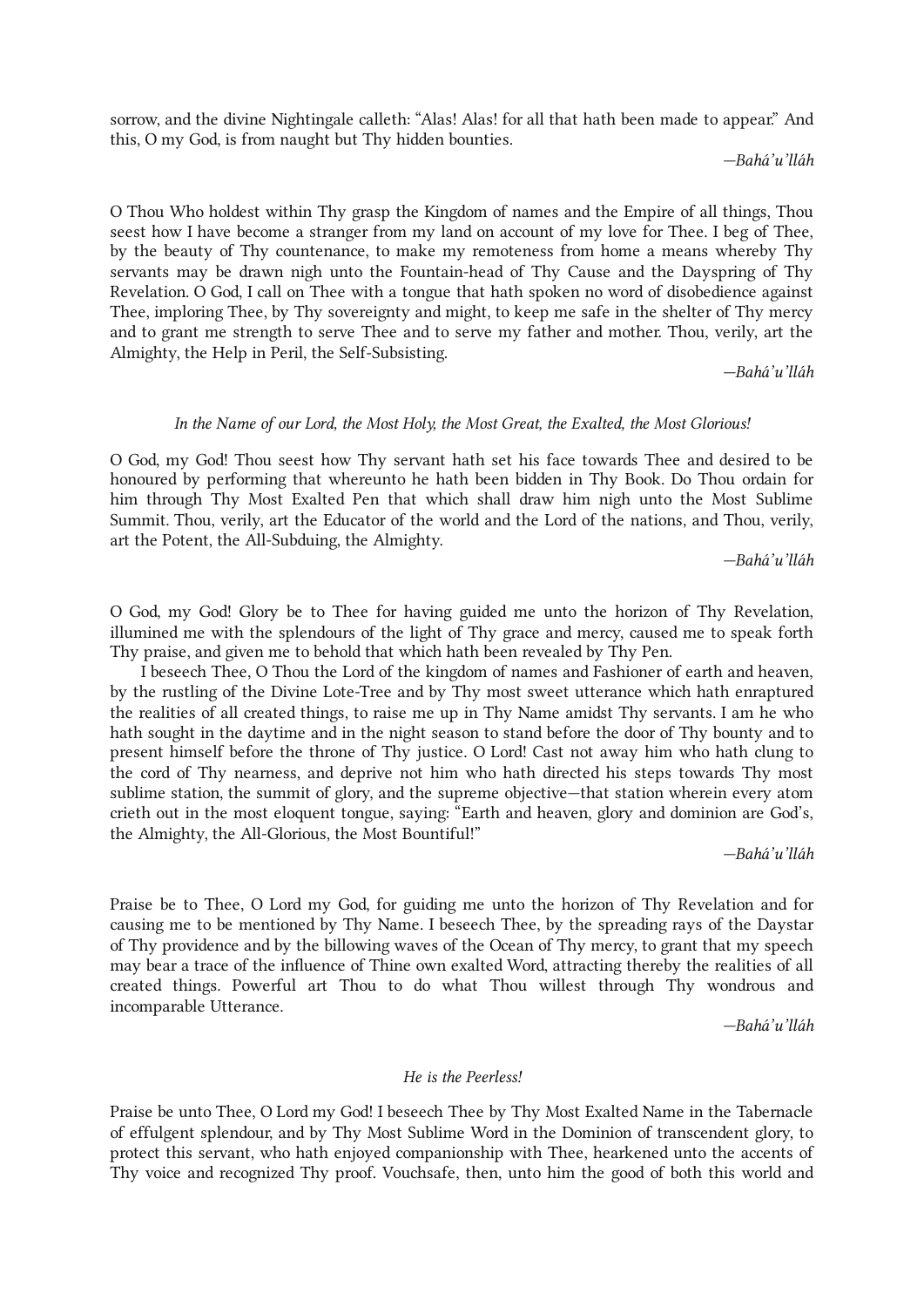the next, and grant unto him the station of righteousness in Thy presence, that his feet may not slip from Thine all-glorious and most exalted path.

—Bahá'u'lláh

#### He is the All-Glorious!

Praise be to Thee, O my God! Thou didst call me, and I answered Thee. Thou didst summon me, and I hastened unto Thee, entering beneath the shade of Thy mercy and seeking shelter at the threshold of the door of Thy grace. Thou hast nurtured me, O Lord, through Thy providence, chosen me for Thee alone, created me for Thy service, and appointed me to stand before Thee. I beseech Thee, by Thine all-glorious Name and by Thy beauty that hath dawned above the horizon of Thy most exalted Essence, to cause me to be related to Thee even as Thou hadst done so aforetime, and not to separate me from Thyself. Cause then to appear from me, O my God, that which is worthy of Thee. Thou art, in truth, powerful over all things.

—Bahá'u'lláh

O my God! O my God! I testify that this is Thy Day which hath been mentioned in Thy Books, Thy Epistles, Thy Psalms and Thy Tablets. In it Thou hast manifested that which was hidden in Thy Knowledge and stored up in the repositories of Thine unfailing protection. I beseech Thee, O Lord of the world, by Thy Most Great Name whereby the limbs of the people were shaken, to assist Thy servants and Thy handmaidens to become steadfast in Thy Cause and to arise in Thy service.

Verily, Thou art potent to do whatsoever Thou willest, and in Thy grasp are the reins of all things. Thou protectest whomsoever Thou willest through Thy Power and Dominion. And verily, Thou art the Almighty, the All-Subduing, the Most Powerful.

—Bahá'u'lláh

In regard to his affairs, let him repeat nineteen times: "Thou seest me, O my God, detached from all save Thee and cleaving unto Thee. Guide me, then, in all mine affairs unto that which profiteth me for the glory of Thy Cause and the loftiness of the station of Thy loved ones." Let him then reflect upon the matter and undertake whatever cometh to mind. This vehement opposition of the enemies will indeed give way to supreme prosperity.

—Bahá'u'lláh

#### He is God, exalted is He, the Lord of might and grandeur!

O God, my God! I yield Thee thanks at all times and render Thee praise under all conditions.

In prosperity, all praise is Thine, O Lord of the Worlds, and in its absence, all gratitude is Thine, O Desire of them that have recognized Thee!

In adversity, all honour is Thine, O Adored One of all who are in heaven and on earth, and in affliction, all glory is Thine, O Enchanter of the hearts of those who yearn after Thee!

In hardship, all praise is Thine, O Thou the Goal of them that seek after Thee, and in comfort, all thanksgiving is Thine, O Thou whose remembrance is treasured in the hearts of those who are nigh unto Thee!

In wealth, all splendour is Thine, O Lord of them that are devoted to Thee, and in poverty, all command is Thine, O Thou the Hope of them that acknowledge Thy unity!

In joy, all glory is Thine, O Thou besides Whom there is none other God, and in sorrow, all beauty is Thine, O Thou besides Whom there is none other God!

In hunger, all justice is Thine, O Thou besides Whom there is none other God, and in satiety, all grace is Thine, O Thou besides Whom there is none other God!

In my homeland, all bounty is Thine, O Thou besides Whom there is none other God, and in exile, all decree is Thine, O Thou besides Whom there is none other God!